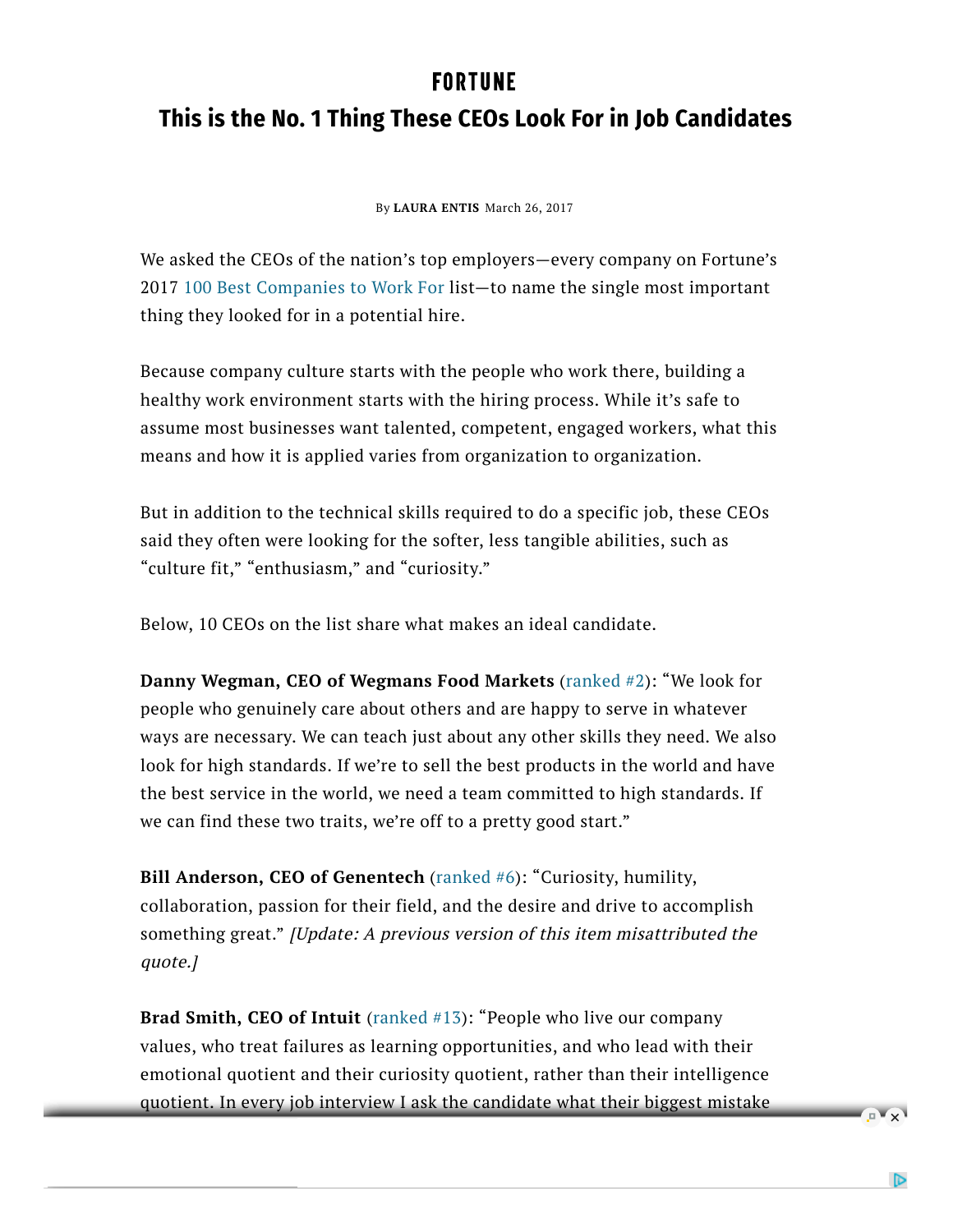

Why Travelers Are Ready for Biometrics This technology could make airplane boarding much

faster. From NEC

**Todd Jones, CEO of** Publix Super Markets (ranked #21): "We can teach people the technical skills, but what makes an ideal candidate is someone who is committed to serve others. We look for people who are passionate about connecting with the hearts and minds of their customers and their co-workers."

**Tim Ryan, US Chairman and Senior Partner, PwC (**ranked #23**):** "While we look for people with great technical skills, we want for more. We want people with the emotional intelligence and creativity to be successful in a world that is moving fast. We need people who can lead themselves and others, and who have an open and inclusive mindset so they can bring together diverse teams to get to best solutions to the challenges facing our clients and our world."

**Jerry Stritzke, CEO of REI** (ranked #29): "We're looking for people who love the outdoors and want to align their skills and experience with this purpose. We look for people who connect with customers because, as a co-op, our members play a big role in everything that we do. And we also want people who come to the co-op already living by our core values and beliefs."

**Mark Hoplamazian, CEO of Hyatt Hotels** (ranked #32): "We hire more for personality and growth mindset than specific skill set. We believe curiosity, passion and a love of learning together can be greater than a person's previous experience. Care comes from a place of empathy and understanding—traits you can't learn from a book but that produce better results."

**Grant F. Reid, CEO of Mars** (ranked #50): "We're looking for people who have an entrepreneurial spirit – people who relish taking on big responsibilities and are agile and bold when tackling challenges."

**Severin Schwan, CEO of Roche Diagnostics** (ranked #70): "Today, the ideal candidate has the ambition and ability to demonstrate learning agility every day. No longer do we hire for specific skills, but rather we focus on individuals